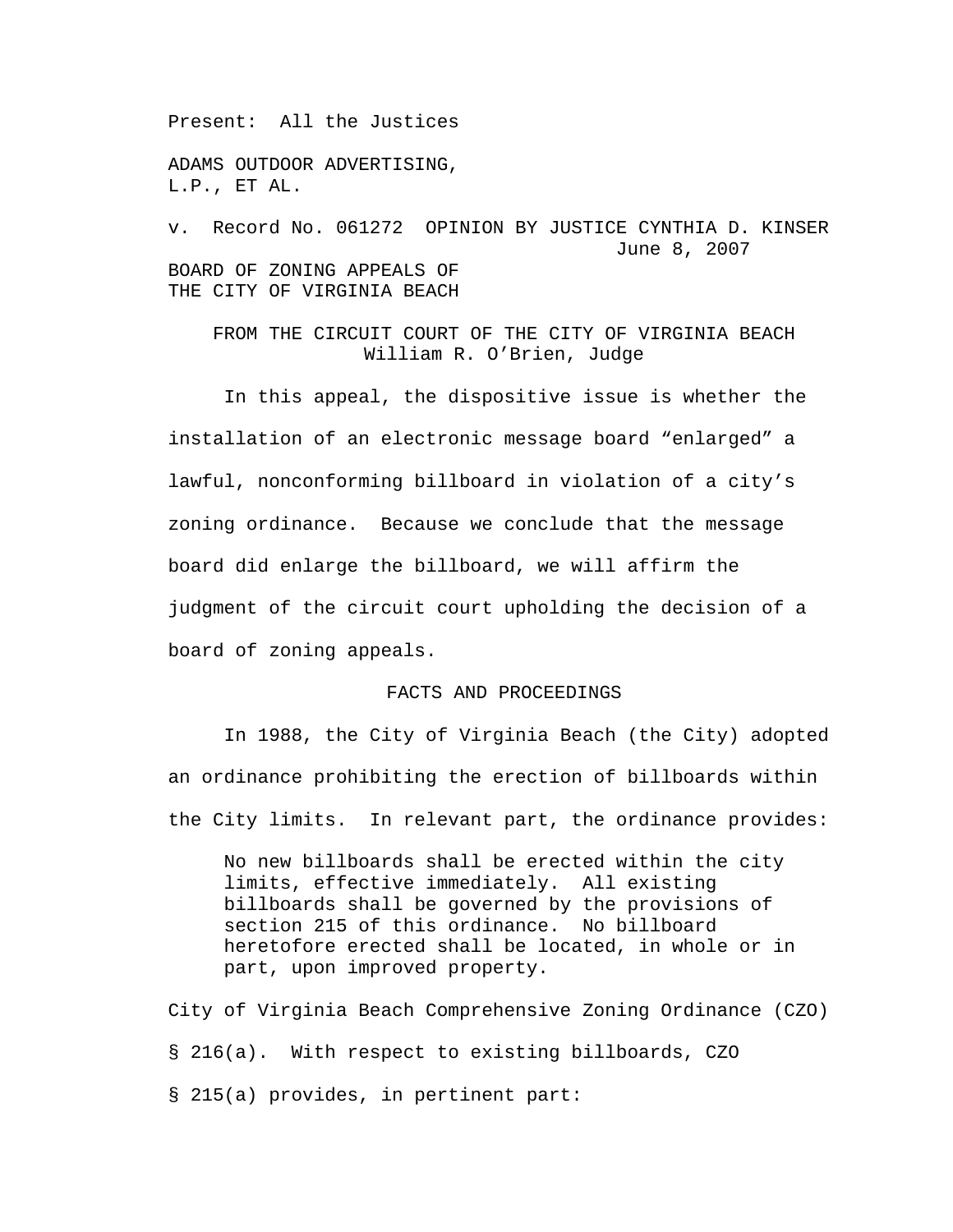Notwithstanding the provisions of section 105(f) of this ordinance, no nonconforming sign shall be structurally altered, enlarged, moved or replaced, whether voluntarily or by reason of involuntary damage to or destruction of such sign, unless such sign is brought into compliance with the provisions of this ordinance.

 Adams Outdoor Advertising, L.P. (Adams), owns a billboard erected in the City on real estate owned by F. Wayne McLeskey, Jr. Since the billboard was in existence when CZO § 216(a) became effective, it was a lawful, nonconforming billboard. See Code § 15.2-2307; CZO § 105. In March 2004, the City zoning administrator informed Adams that it had "structurally altered and enlarged" the subject billboard in violation of CZO § 215(a) by installing a large, black, electronic message board on the billboard. The zoning administrator directed Adams to remove the billboard within 30 days.

 In accordance with Code § 15.1-2311, Adams appealed the zoning administrator's determination to the City board of zoning appeals (BZA). At the BZA hearing, the zoning administrator testified that she concluded Adams had "structurally altered" and "enlarged" the billboard because Adams cut holes in its face and added bracing in order to install the message board, and because the message board increased both the weight and mass of the billboard. Adams acknowledged that it had obtained a permit to upgrade the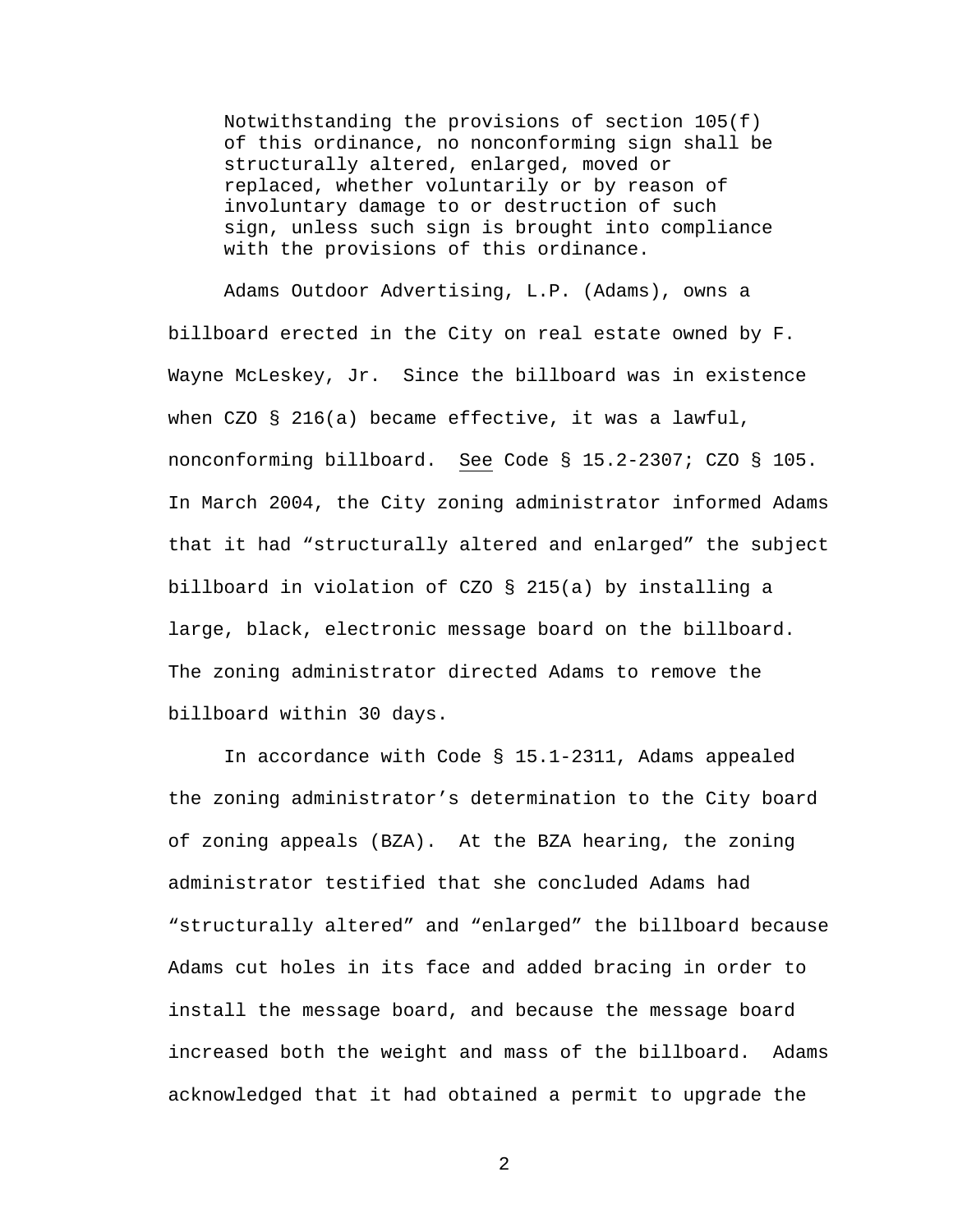electrical service to the billboard to accommodate the message board. It also admitted that the message board weighed 3,500 pounds. Adams argued, however, that the installation of the message board was not a structural alteration or an enlargement of the subject billboard.

To support its position, Adams introduced a letter from a structural engineer, opining that the addition of the electronic message board did "not increase the force in any structural element by more than [five percent]" and was not, therefore, "'structural' as defined by the International Building Code, [IBC §] 3403.2, which [was] incorporated into the Virginia Uniform Statewide Building Code. $1$ <sup>1</sup> He also opined that the message board was "smaller in sign area [than] the original sign and its weight is negligible."

 The BZA voted to uphold the zoning administrator's determination. One BZA member commented, "[T]o alter or modify a sign to support thirty-five hundred pounds . . . requires a significant amount of structural change. In this case, it's [a] violation of Section 215."

 Adams and McLeskey (collectively, the petitioners), subsequently filed a petition for a writ of certiorari in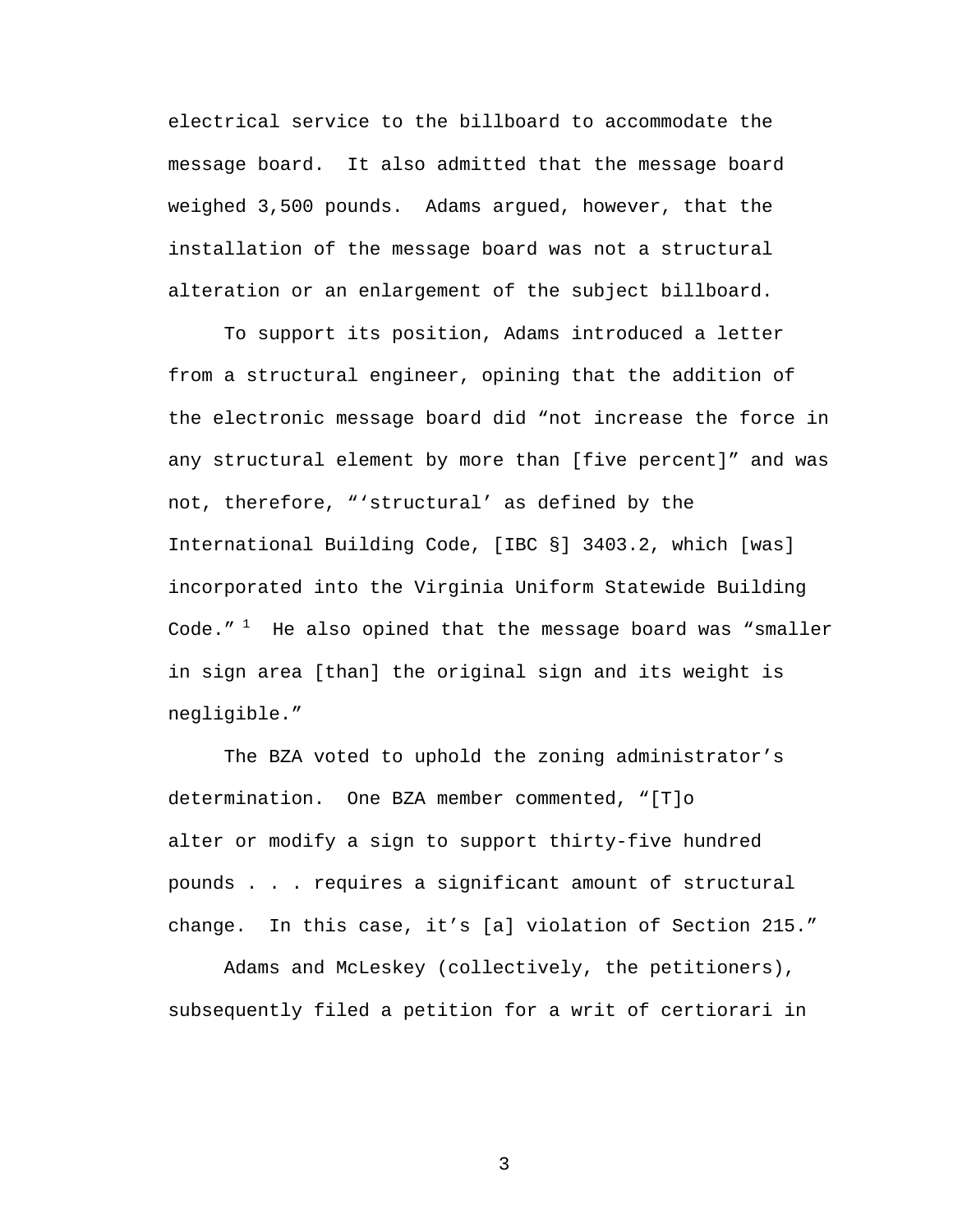the circuit court, asserting that the installation of the electronic message board to one side of the billboard was not a structural alteration or an enlargement, and that, because Adams had subsequently taken the message board off the billboard, the City had no right to demand removal of the entire billboard without paying it "just compensation" under Code § 33.1-379(E). The petitioners requested the circuit court to reverse the BZA's decision and enter a final order directing that Adams did not have to remove the billboard.

 At the hearing before the circuit court, the petitioners introduced testimony from a structural engineer, who testified that the force load of the electronic message board was less than five percent. The engineer therefore opined that the message board was not a structural alteration within the meaning of IBC § 3402.2. He further explained that, based on his visual inspection of the message board, it was sitting on protruding "horizontal angles" and the board was "strapped back with nylon cinch straps." According to the engineer, "[t]he straps were strapped to the steel angles and channels and support beams."

\_\_\_\_\_\_\_\_\_\_\_\_\_\_\_\_\_\_\_\_\_ 1 Apparently, the engineer's citation to IBC § 3403.2 was a clerical error. He should have referenced IBC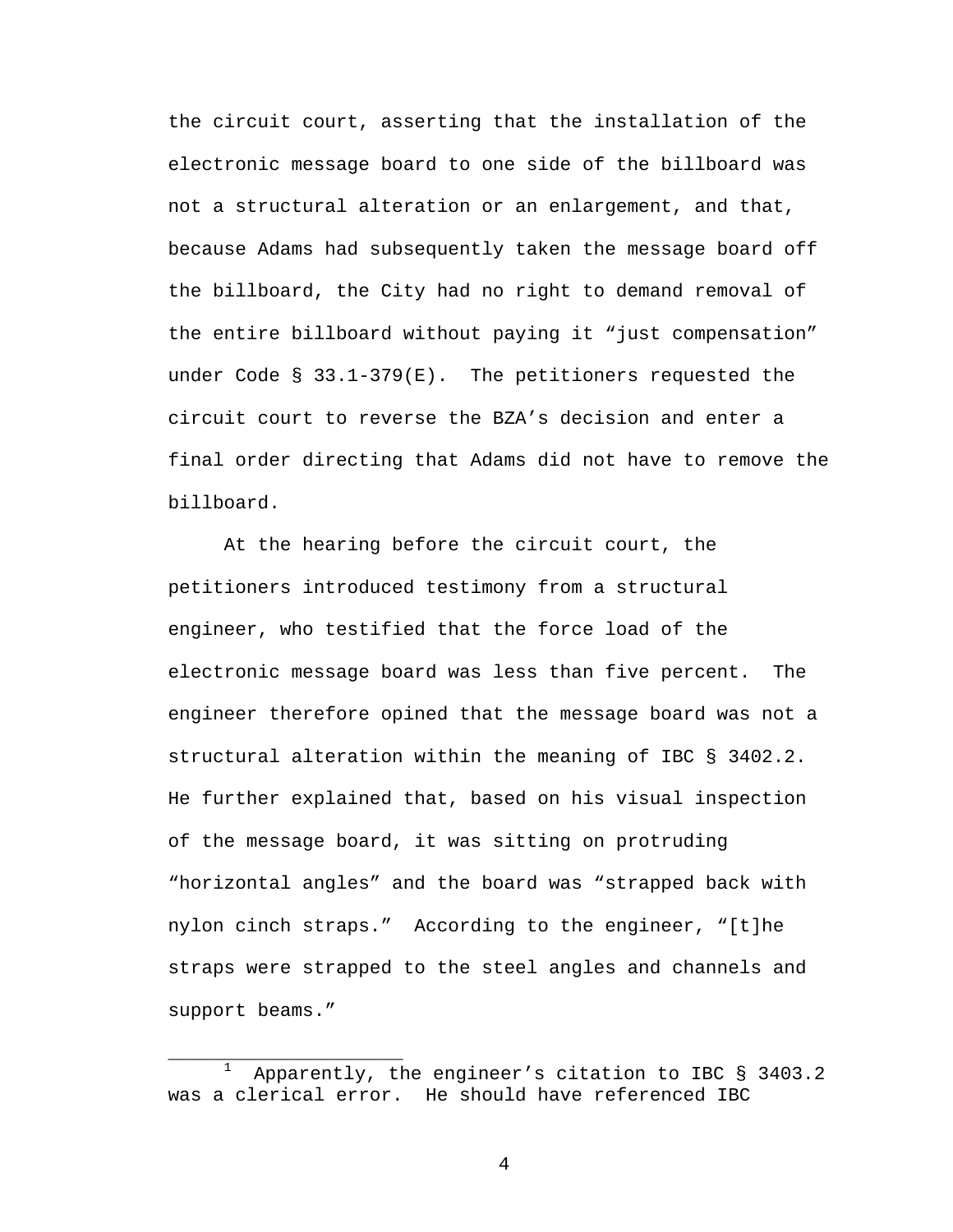The zoning administrator testified on behalf of the BZA with regard to her determination that the addition of the electronic message board had both "structurally altered" and "enlarged" the billboard. The zoning administrator explained that the message board had "enlarged" the billboard because it "added to the size, the depth, [and] the volume of the structure." Continuing, the zoning administrator testified that the installation of the message board "structurally altered" the billboard due to the steel beams that had been bolted in place. Finally, relying on the provisions of CZO §§ 215(a) and 216(a), the zoning administrator stated that Adams must bring the billboard into compliance with the CZO, meaning that Adams must remove it since billboards are no longer allowed in the City.

 In a letter opinion, which the circuit court incorporated into its final order, the court interpreted the terms "structurally altered" and "enlarged" according to their plain meanings since the CZO does not define either term. The court also considered the CZO's definition of the terms "structure" and "[s]igns, surface

§ 3402.2.

\_\_\_\_\_\_\_\_\_\_\_\_\_\_\_\_\_\_\_\_\_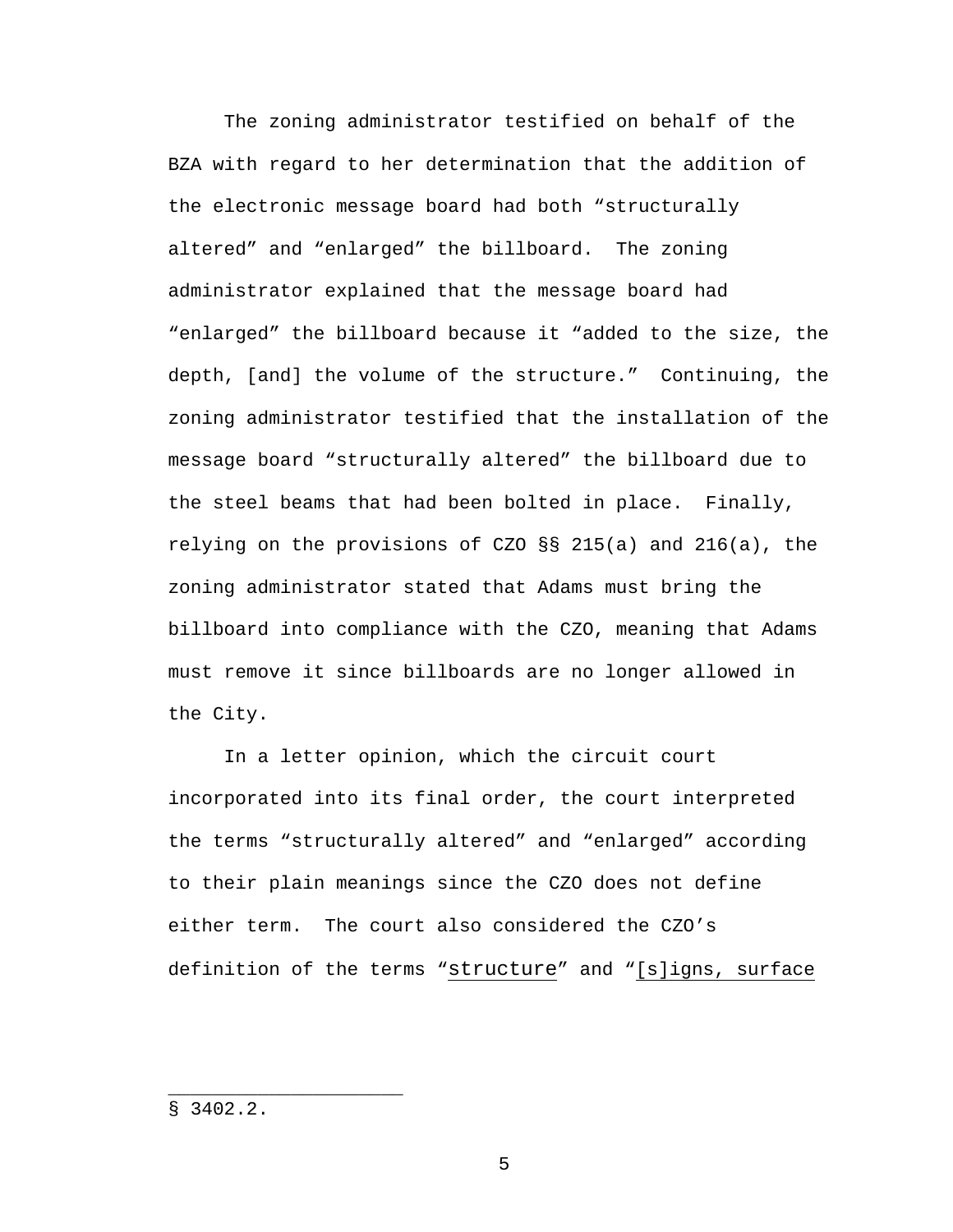area."<sup>2</sup> The circuit court concluded that the installation of the electronic message board "structurally altered" the billboard. The court further concluded that, although the message board "did not add to the height or length of the billboard's surface, it increased the width on one side."

 The circuit court next addressed the argument that removal of the billboard was not required since Adams had remedied any structural alteration or enlargement by returning the billboard to its original condition. Relying on this Court's decision in Adams Outdoor Advertising, Inc. v. Board of Zoning Appeals, 261 Va. 407, 544 S.E.2d 315 (2001), the court concluded that "[t]he ordinance only appears to suggest removal of a billboard as a remedy for

 <sup>2</sup> The CZO defines the term "[s]tructure" as "[a]nything constructed or erected with a fixed location on the ground, or requiring a fixed location on the ground, or attached to something having or requiring a fixed location on the ground." CZO § 111.

In defining the term "[s]igns, surface area," the CZO states:

The surface area of a sign shall be computed as including the entire area within a parallelogram, triangle, circle, semicircle or other regular geometric figure, including all of the elements of the matter displayed, but not including blank masking, frames or structural elements outside the sign surface and bearing no advertising matter. The surface area of each face of a double-faced sign shall count to[ward the] total sign area permitted.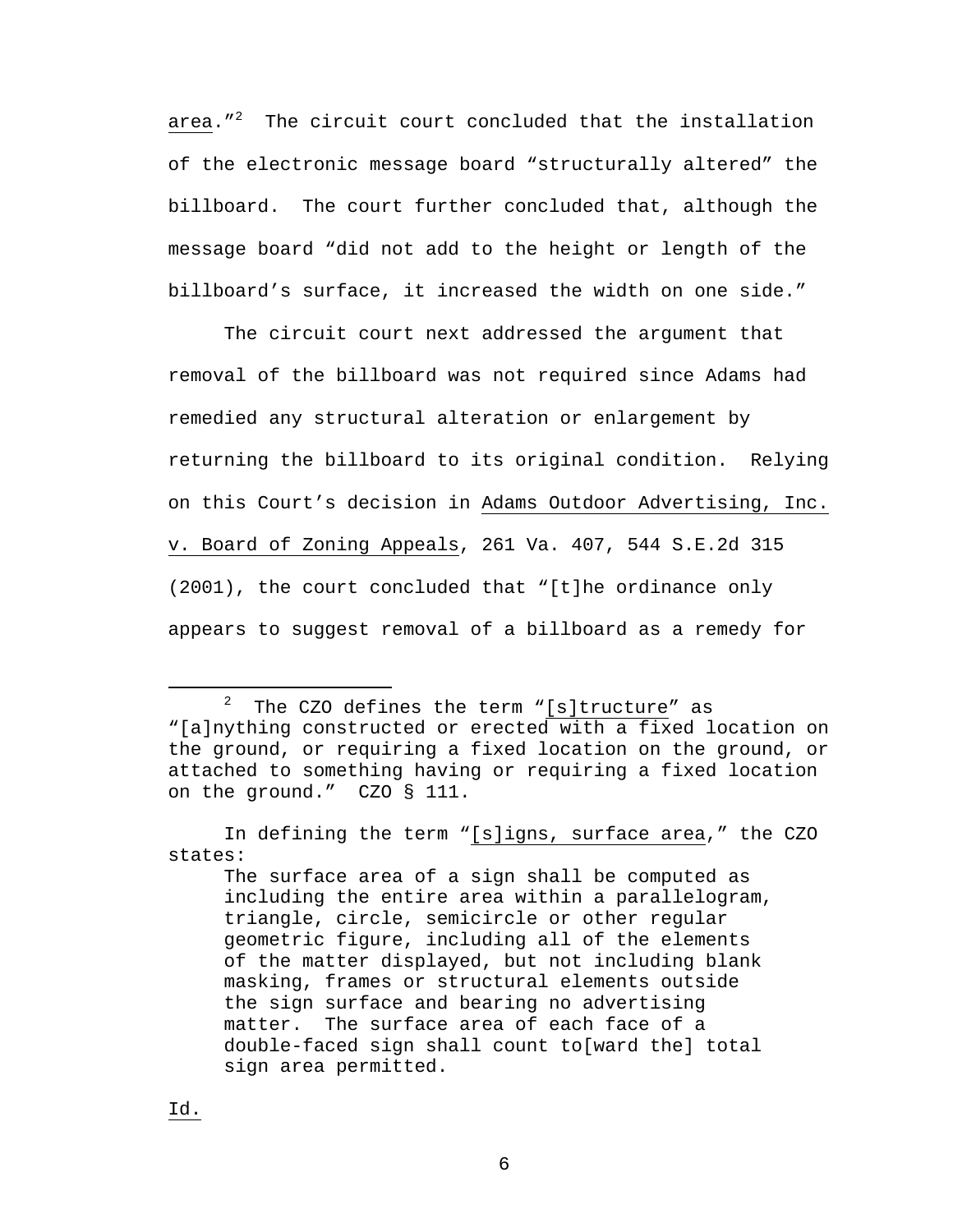abandoned nonconforming billboards." Thus, the circuit court concluded "that the BZA did not err" by requiring Adams to remove the billboard.

In its final order, the circuit court held that the BZA did not apply erroneous principles of law and that the BZA's interpretation of the relevant zoning ordinance provisions was not plainly wrong or in violation of the purpose and intent of the CZO. The court therefore upheld the BZA's determination and directed Adams to remove the billboard. This appeal ensued.

## ANALYSIS

On appeal to the circuit court, the BZA's decision was entitled to a presumption of correctness. Code § 15.2-2314 (2003) (amended by 2006 Acts ch. 446).<sup>3</sup> Although Code § 15.2-2314 provides that the appealing party may rebut the presumption "by proving by a preponderance of the evidence . . . that the [BZA] erred in its decision," that evidentiary standard "pertains only to questions about the

 $\overline{\phantom{a}}$  3  $3$  As of July 1, 2006, the provisions of Code § 15.2-2314 state that on appeal to a circuit court, "the findings and conclusions of the board of zoning appeals on questions of fact shall be presumed to be correct" and that "[t]he court shall hear any arguments on questions of law de novo." 2006 Acts ch. 446. In this opinion, all references to Code § 15.2-2314 pertain to the version in effect at the time the petitioners filed their petition for a writ of certiorari in the circuit court, which occurred before the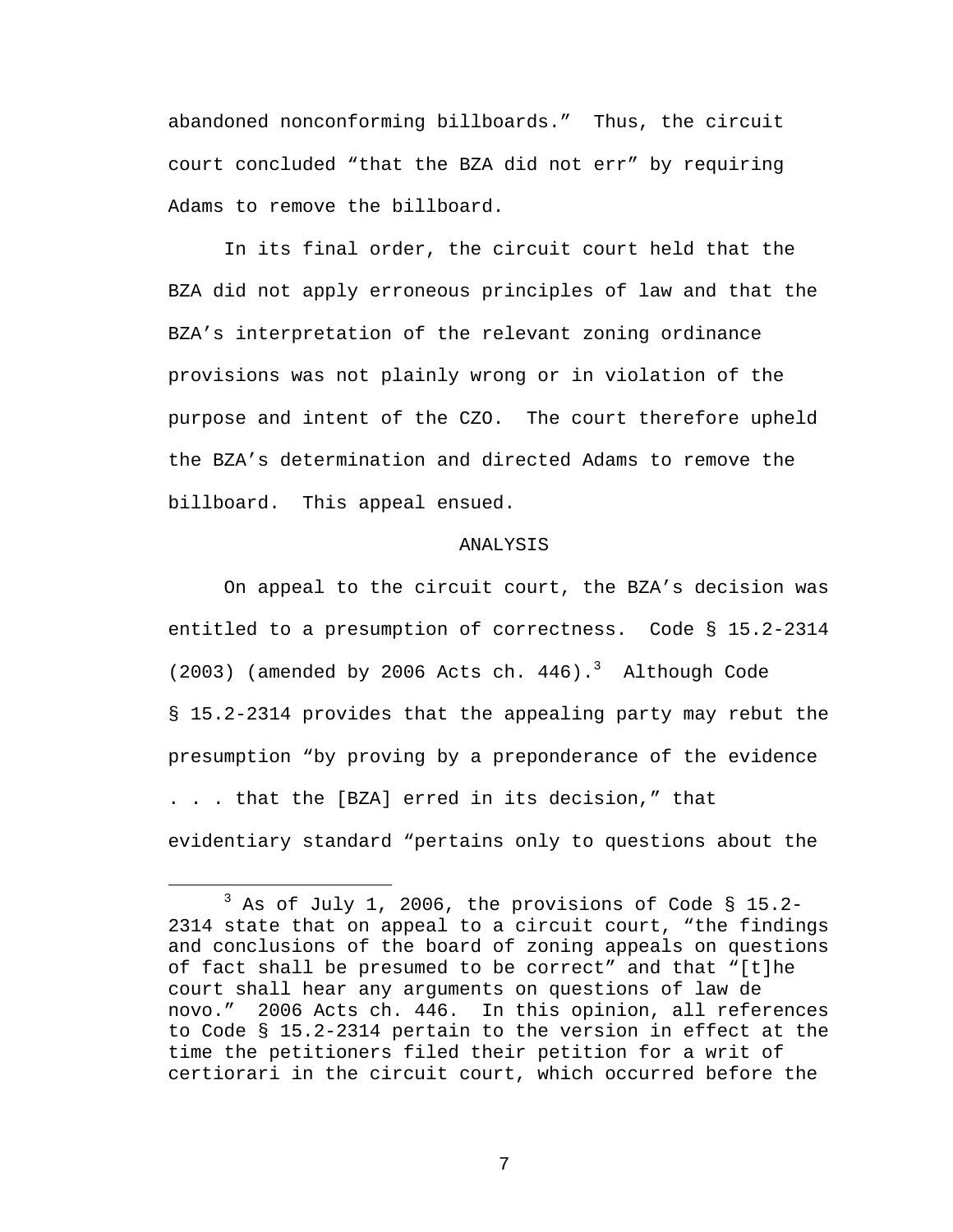sufficiency of the record to prove a particular fact." Board of Supervisors v. Board of Zoning Appeals, 271 Va. 336, 348, 626 S.E.2d 374, 381 (2006). When, as in the present case, the issue before the circuit court was a question of law, i.e. the meaning of certain terms used in the CZO, the petitioners had the burden of proving that the BZA "either applied 'erroneous principles of law' or that its decision was 'plainly wrong and in violation of the purpose and intent of the zoning ordinance.'" Trustees of the Christ & St. Luke's Episcopal Church v. Board of Zoning Appeals, 273 Va. 375, 380, 641 S.E.2d 104, 107 (2007) (quoting Board of Supervisors, 271 Va. at 348, 626 S.E.2d at 382) (internal quotation marks omitted). On appeal to this Court, we apply the same presumption of correctness to the circuit court's determination affirming the BZA's decision. Id. at 381, 641 S.E.2d at 107 (citing Patton v. City of Galax, 269 Va. 219, 229, 609 S.E.2d 41, 46 (2005)).

The petitioners assign error to the circuit court's judgment upholding the BZA's determination that the installation of the electronic message board both "structurally altered" and "enlarged" the billboard in violation of CZO § 215(a). They also assign error to the

\_\_\_\_\_\_\_\_\_\_\_\_\_\_\_\_\_\_\_\_\_

<sup>2006</sup> amendments enacted by the General Assembly became effective.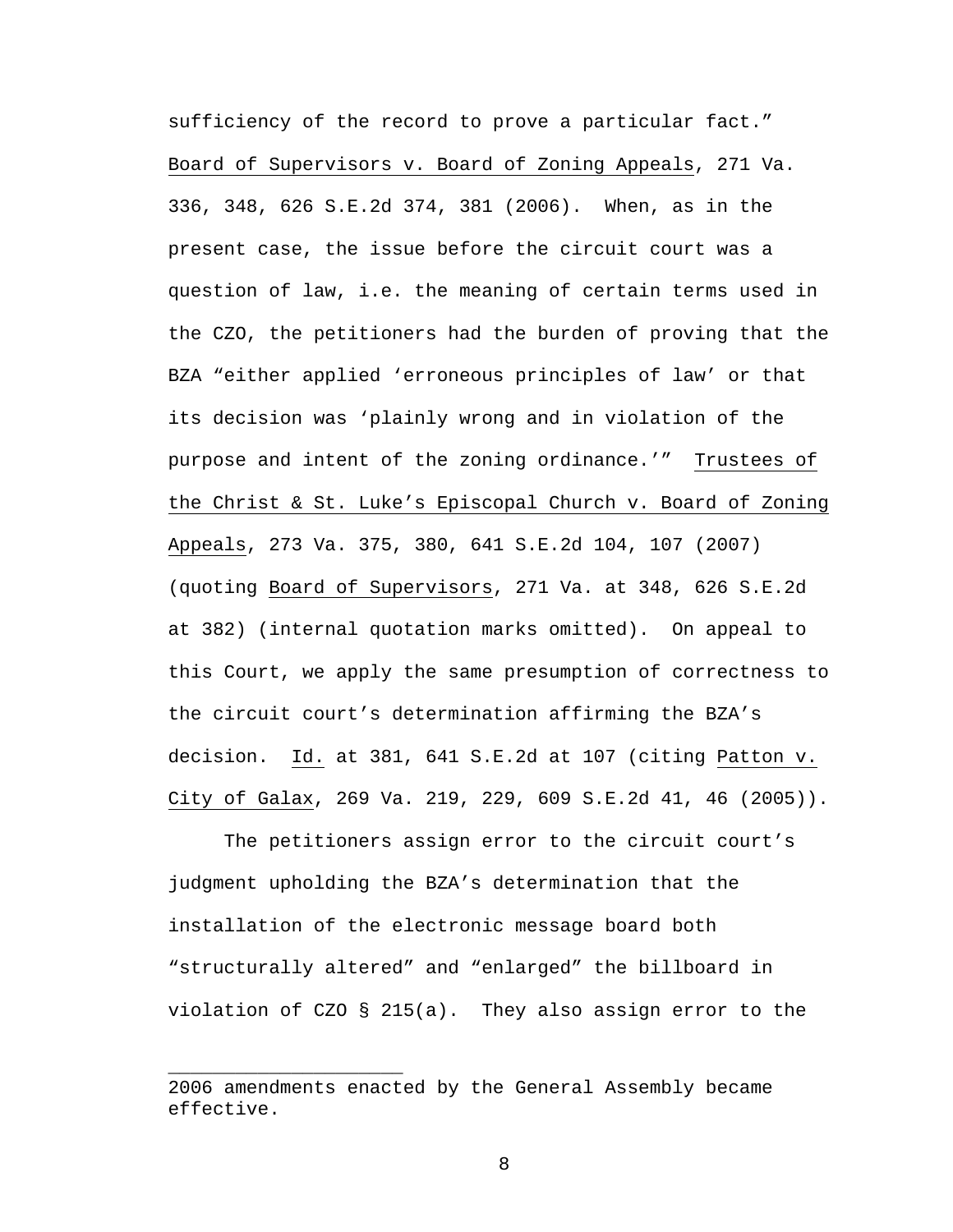circuit court's ruling that Adams must remove the billboard in order to comply with the CZO. In order to resolve this appeal, we need to decide only whether the message board "enlarged" the billboard.

With regard to that issue, the petitioners argue that, since the CZO does not define the term "enlarged," the definition of the term "[s]igns, surface area" set forth in CZO § 111, see supra text accompanying note 2, provides "the only objective and measurable standard" for determining whether the addition of the message board actually enlarged the billboard. Thus, according to the petitioners, since the message board did not increase the square footage of the billboard's advertising area under that definition, the installation of the message board did not enlarge the billboard in violation of CZO § 215(a).

 In response, the BZA argues that the zoning administrator and BZA properly applied the "plain and natural meaning" of the term "enlarged." See Capelle v. Orange County, 269 Va. 60, 65, 607 S.E.2d 103, 105 (2005) (applying "the plain and natural meaning" of words contained in a zoning ordinance). The BZA further contends that whether the addition of the message board increased the square footage of the advertising surface area is not the controlling factor in deciding whether Adams enlarged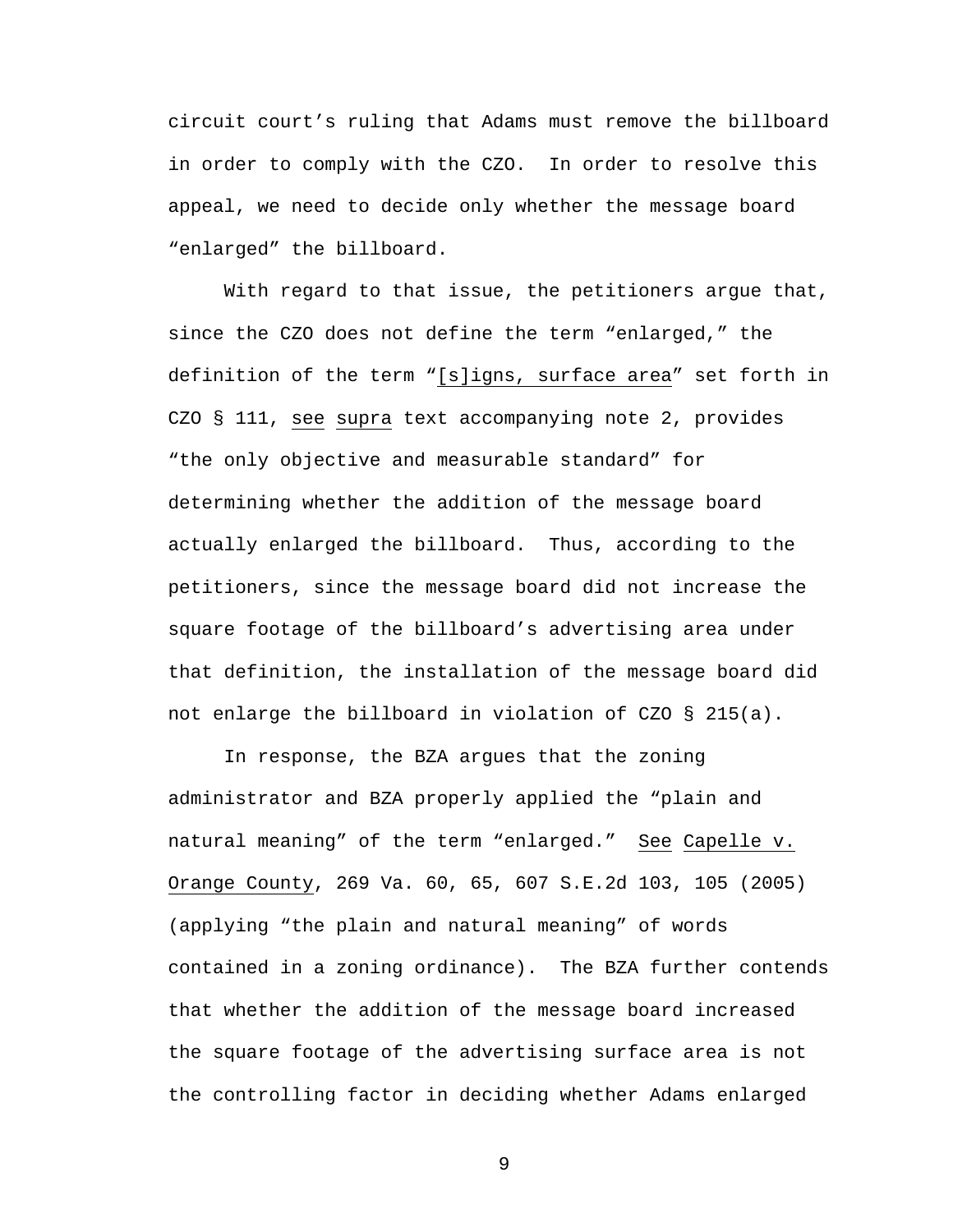the billboard. Instead, the BZA asserts that any increases in the billboard's mass and volume must also be considered. Since the addition of the message board increased the weight and depth of the billboard, the BZA contends that Adams "enlarged" the billboard. We agree with the BZA.

When construing a zoning ordinance and its undefined terms, we give such terms their "plain and natural meaning." Capelle, 269 Va. at 65, 607 S.E.2d at 105 (citing Donovan v. Board of Zoning Appeals, 251 Va. 271, 274, 467 S.E.2d 808, 810 (1996); McClung v. County of Henrico, 200 Va. 870, 875, 108 S.E.2d 513, 516 (1959)). "Although we give consideration to the purpose and intent of the ordinance, we are not permitted to extend the ordinance provisions by interpretation or construction beyond such intent and purpose." Id. (citing Donovan, 251 Va. at 274, 467 S.E.2d at 810; Gough v. Shaner, 197 Va. 572, 575, 90 S.E.2d 171, 174 (1955)). We also afford "great weight" to the interpretation given a zoning ordinance by the officials charged with its administration. Donovan, 251 Va. at 274, 467 S.E.2d at 810; accord Trustees, 273 Va. at 381, 641 S.E.2d at 107.

The term "enlarge" means "to make larger; increase in quantity or dimensions; . . . to increase the capacity of." Webster's Third New International Dictionary 754 (1993).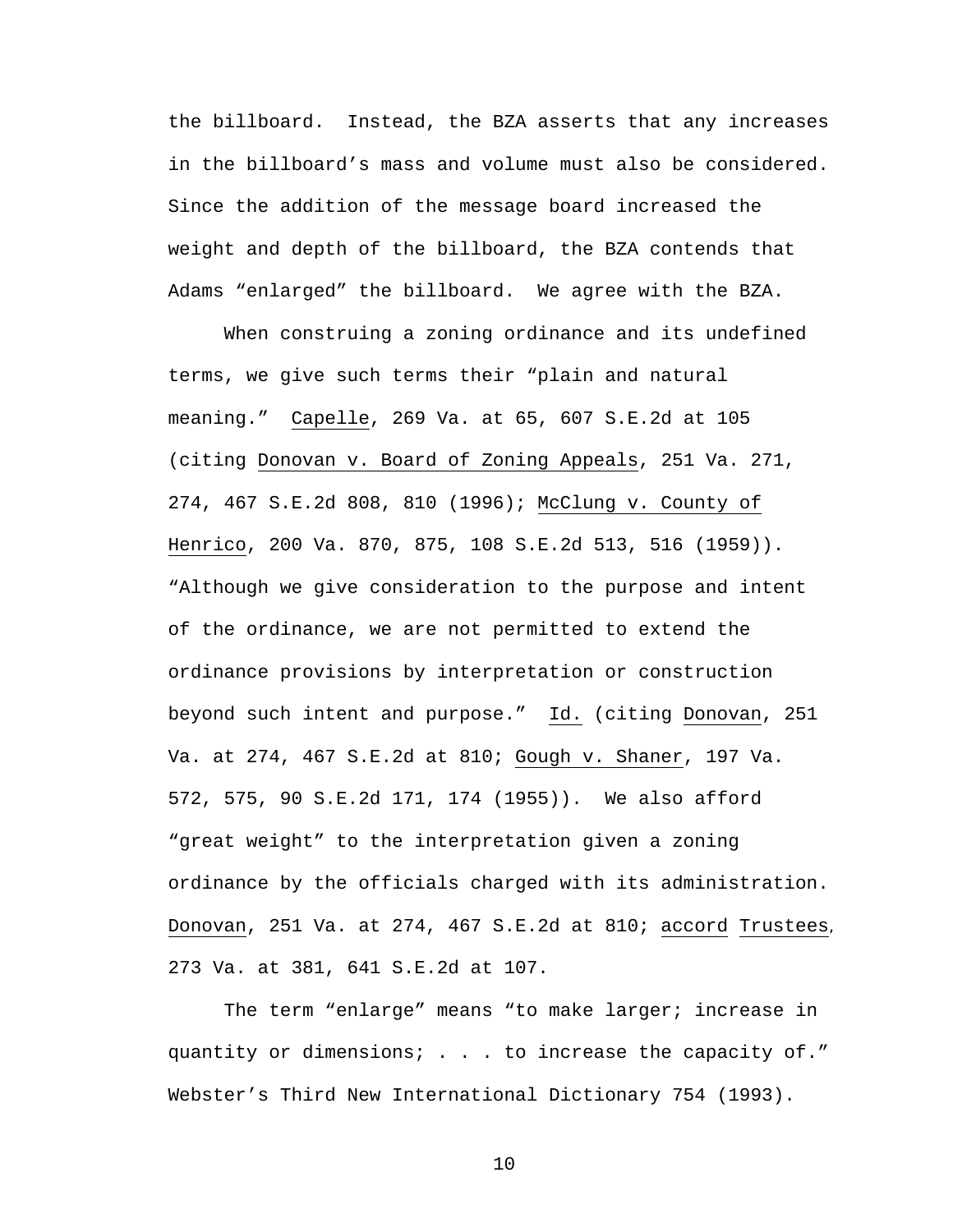The evidence in the record before us demonstrates that the electronic message board added between 3,000 and 3,500 pounds to the weight of the billboard. While the message board did not increase the billboard's height, length, or the square footage of its advertising surface area, it did, however, increase the billboard's depth. Thus, we conclude, as did the zoning administrator, the BZA, and the circuit court, that the addition of the message board "enlarged" the billboard in both dimension and weight. In this case, that determination was a "judgment call . . . best accomplished by those charged with enforcing" the CZO. Trustees, 273 Va. at 381, 641 S.E.2d at 107 (internal quotation marks omitted); see also Lamar Co., LLC v. Board of Zoning Appeals, 270 Va. 540, 547, 620 S.E.2d 753, 757 (2005). Furthermore, contrary to the petitioners' argument, nothing in the CZO's definition of the term "[s]igns, surface area" suggests that a nonconforming billboard is "enlarged" only when the square footage of the advertising surface area is increased.

## CONCLUSION

For these reasons, we conclude that the BZA, in finding that the addition of the message board "enlarged" the billboard, did not apply erroneous principles of law. Nor was its decision plainly wrong and in violation of the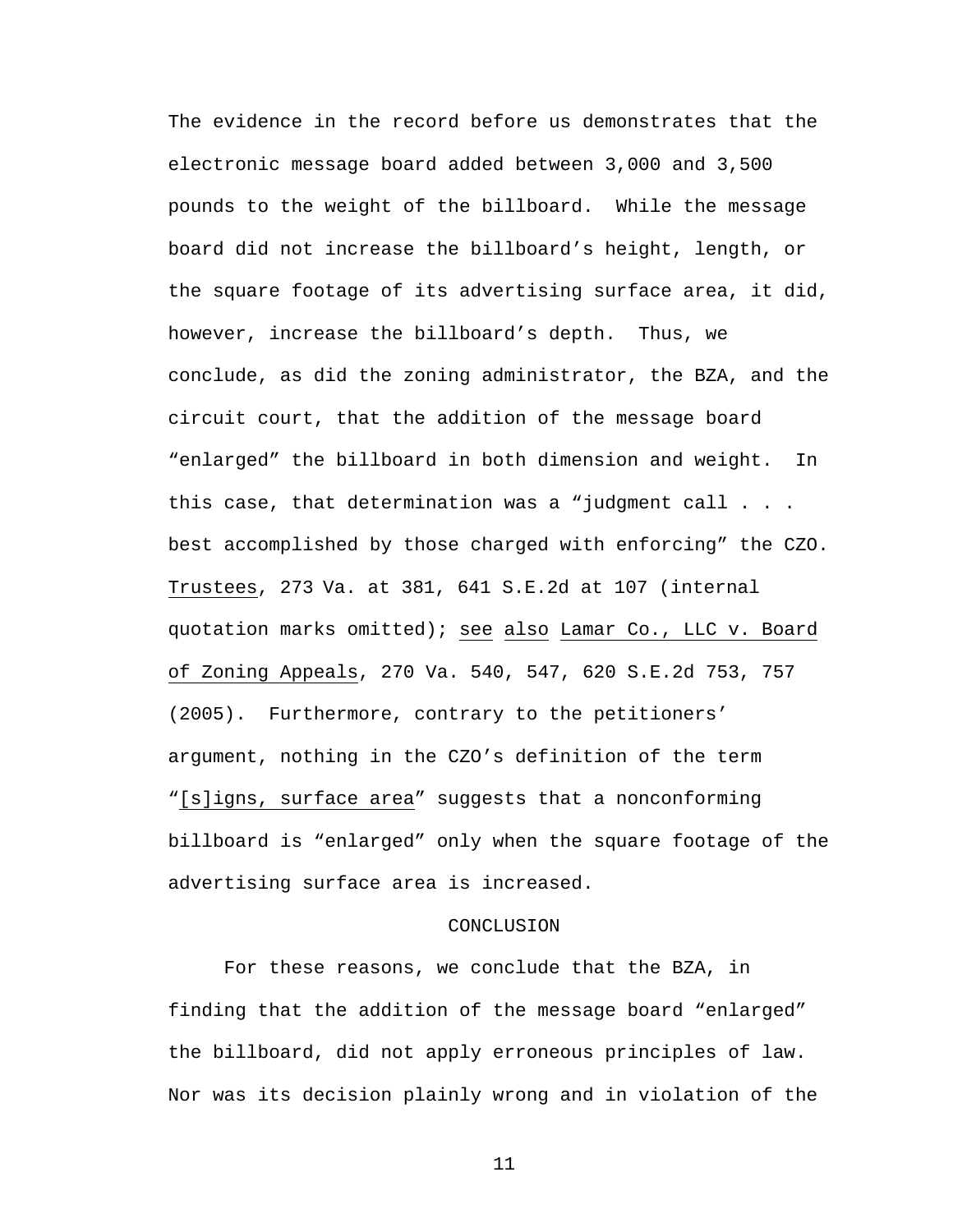intent and purpose of the CZO. See Trustees, 273 Va. at 380, 641 S.E.2d at 107. Because the provisions of CZO § 215(a) requiring that no nonconforming billboard "shall be structurally altered, enlarged, moved or replaced" are in the disjunctive, it is not necessary to address the petitioners' assignment of error challenging the circuit court's decision that the installation of the message board "structurally altered" the billboard.

Furthermore, the petitioners' remaining assignment of error challenging the circuit court's holding that Adams must remove the billboard in order to comply with the CZO speaks only to the "determination that a structural alteration made to a nonconforming billboard cannot be cured by returning the billboard to the same condition in which it existed prior to the structural alteration." (Emphasis added). The petitioners do not challenge the circuit court's separate, independent holding that Adams could not cure the enlargement of the billboard by returning the billboard to its preexisting condition. Thus, we will not consider that assignment of  $\mathrm{error.}^4$   $\mathrm{See}$ Magco of Maryland, Inc. v. Barr, 262 Va. 1, 1, 545 S.E.2d

 $\overline{4}$  We likewise will not address the petitioners' argument about "just compensation." That issue was not before the BZA. See Adams Outdoor Advertising, 261 Va. at 416, 544 S.E.2d at 320.